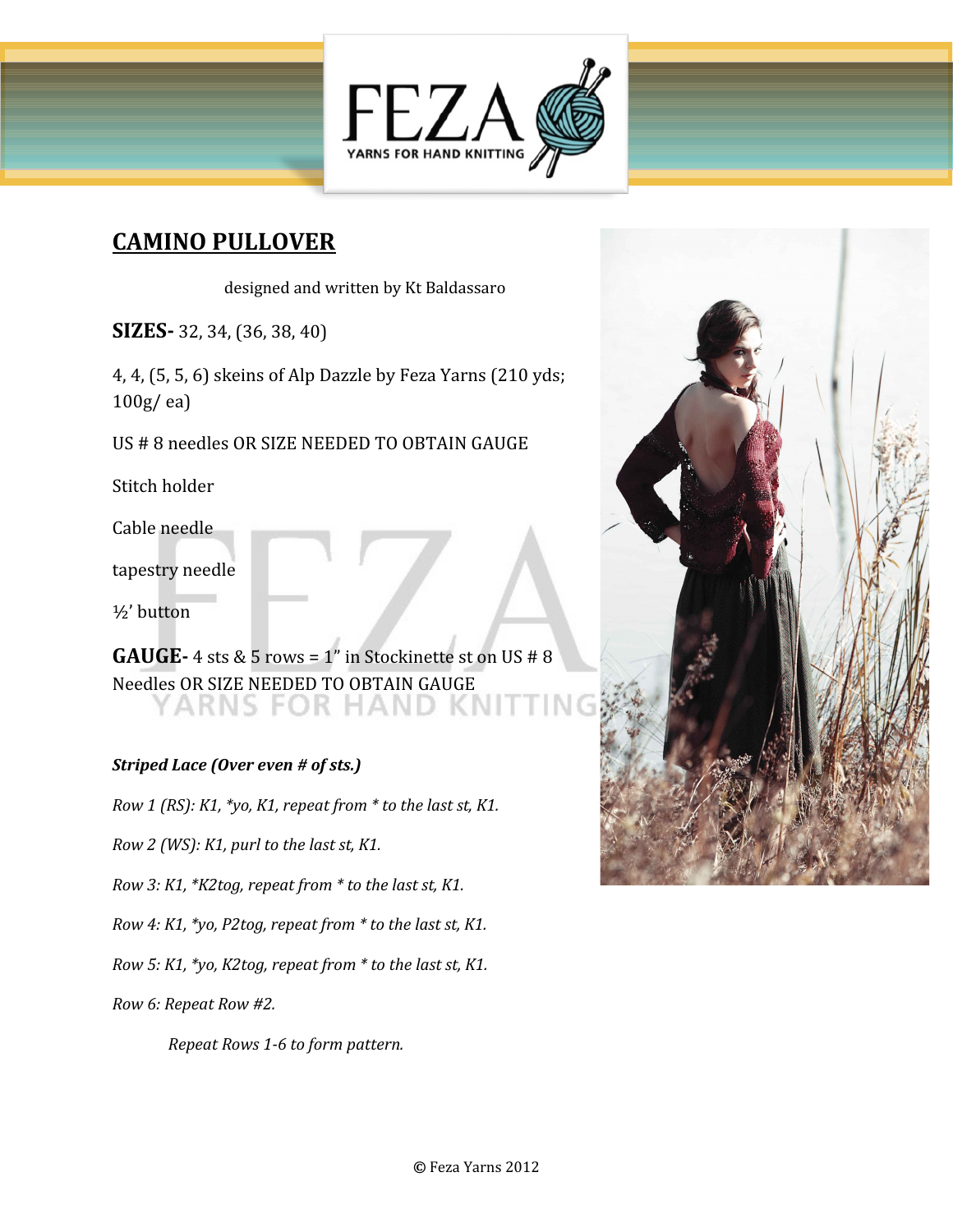# **FRONT**

Using US# 8 needles, OR SIZE TWO SIZES SMALLER THAN NEEDLE NEEDED TO OBTAIN GAUGE, CO 84, 88, (92, 98, 102) sts. Work in Stockinette st until piece measures approx. 13, 13, (13.5, 14, 14.5)" from CO edge, ending with a WS row.

#### *Armhole Shaping*

BO 2 sts at the beginning of the next two rows.

Decrease Row: K2, SSK, knit to the last four sts, K2tog, K2.

Work the Decrease Row on every RS row 26, 26, (28, 28, 30) times. Place remaining sts on stitch holder.

## **BACK**

Using US# 8 needles, OR SIZE TWO SIZES SMALLER THAN NEEDLE NEEDED TO OBTAIN GAUGE, CO 85, 89, (91, 99, 103) sts. Work in Stockinette st until piece measures approx. 5, 5, (5, 6, 6)" from the CO edge, ending on a WS row.

Begin Lace-

Row 1 (RS)- K41, 43, (44, 48, 50), K1, \*(yo, K1) twice, K1, K42, 44, (45, 49, 51)

Row 2 (WS)- P41, 43, (44, 48, 50), K1, P4, K1, P40, 42, (43, 47, 49)

Row 3- K41, 43, (44, 48, 50), (K2tog) twice, K42, 44, (45, 49, 51)

Row 4- P41, 43, (44, 48, 50), slip next two sts onto cable needle and hold to the \*front\*, K1 from the left hand needle, (yo, P2tog) from the cable needle, yo, P2tog, slip next st onto cable needle and hold to the \*back\*, (yo, P2tog) from the left hand needle, K1 from the cable needle, P40, 42, (43, 47, 49).

Row 5- K36, 38, (39, 43, 45), slip next two sts onto cable needle and hold to the \*back\*, K1 from the left hand needle, (yo, K2tog) from the cable needle, (yo, K2tog) three times, slip next st onto cable needle and hold to the \*front\*, (yo, K2tog) from the left hand needle, K1 from the cable needle, K37, 39, (40, 44, 46)

Row 6- P37, 39, (40, 44, 46), K1, P10, K1, P36, 38, (39, 43, 45)

Row 7- K34, 36, (37, 41, 43), slip next two sts onto cable needle and hold to the \*back\*, K1 from the left hand needle, (yo, K1) from the cable needle, (yo, K1) ten times, slip next st onto cable needle and hold to the \*front\*, (yo, K1) from the left hand needle, K1 from the cable needle, K35, 37, (38, 42, 44)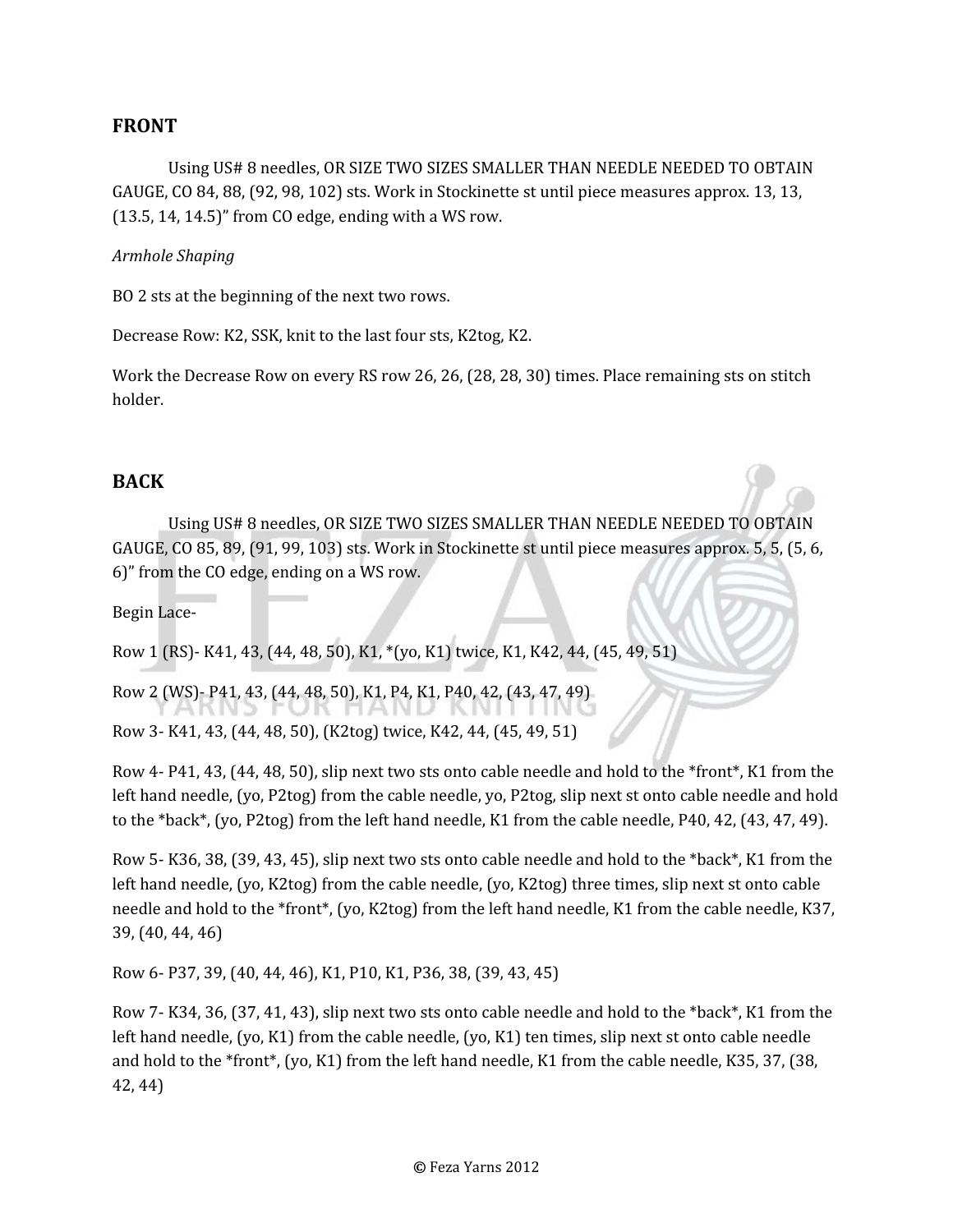Row 8- P35, 37, (38, 42, 44), K1, P28, K1, P34, 36, (37, 41, 43)

Row 9- K35, 37, (38, 42, 44), (K2tog) fourteen times, K36, 38, (39, 43, 45)

Row 10- P33, 35, (36, 40, 42),, slip next two sts onto cable needle and hold to the \*front\*, K1 from the left hand needle, (yo, P2tog) from the cable needle, (yo, P2tog) seven times, slip next st onto cable needle and hold to the \*back\*, (yo, P2tog) from the left hand needle, K1 from the cable needle, P32, 34, (35, 39, 41)

Row 11- K30, 32, (33, 37, 39), slip next two sts onto cable needle and hold to the \*back\*, K1 from the left hand needle, (yo, K2tog) from the cable needle, (yo, K2tog) nine times, slip next st onto cable needle and hold to the \*front\*, (yo, K2tog) from the left hand needle, K1 from the cable needle, K31, 33, (34, 38, 40)

Row 12- P31, 33, (34, 38, 40), K1, P22, K1, P30, 32, (33, 37, 39)

Row 13- K31, 33, (34, 38, 40), (yo, K1) twenty two times, K32, 34, (35, 39, 41)

Row 14- P31, 33, (34, 38, 40), K1, P44, K1, P30, 32, (33, 37, 39)

Row 15- K28, 30, (31, 35, 37), slip next two sts onto cable needle and hold to the \*back\*, K1 from the left hand needle, (K2tog) from the cable needle, (K2tog) twenty two times, slip next st onto cable needle and hold to the \*front\*, (K2tog) from the left hand needle, K1 from the cable needle, K29, 31, (32, 36, 39). 83, 87, (91, 97, 101) sts.

Row 16- P27, 29, (30, 34, 37), slip next two sts onto cable needle and hold to the \*front\*, K1 from the left hand needle, (yo, P2tog) from the cable needle, (yo, P2tog) thirteen times, slip next st onto cable needle and hold to the \*back\*, (yo, P2tog) from the left hand needle, K1 from the cable needle, P26, 28, (29, 33, 35)

Row 17- K24, 26, (27, 31, 33) slip next two sts onto cable needle and hold to the \*back\*, K1 from the left hand needle, (yo, K2tog) from the cable needle, (yo, K2tog) fourteen times, slip next st onto cable needle and hold to the \*front\*, (yo, K2tog) from the left hand needle, K1 from the cable needle, K25, 27, (28, 32, 35)

Row 18- P25, 27, (28, 32, 35), K1, P32, K1, P24, 26, (27, 31, 33)

Row 19- K22, 24, (25, 29, 31), slip next two sts onto cable needle and hold to the \*back\*, K1 from the left hand needle, (yo, K1) from the cable needle, (yo, K1) thirty two times, slip next st onto cable needle and hold to the \*front\*, (yo, K1) from the left hand needle, K1 from the cable needle, K23, 25, (26, 30, 33)

Row 20- P23, 25, (26, 30, 33), K1, P72, K1, P22, 24, (25, 29, 31)

Row 21- K23, 25, (26, 30, 31), (K2tog) thirty six times, K24, 26, (27, 31, 34)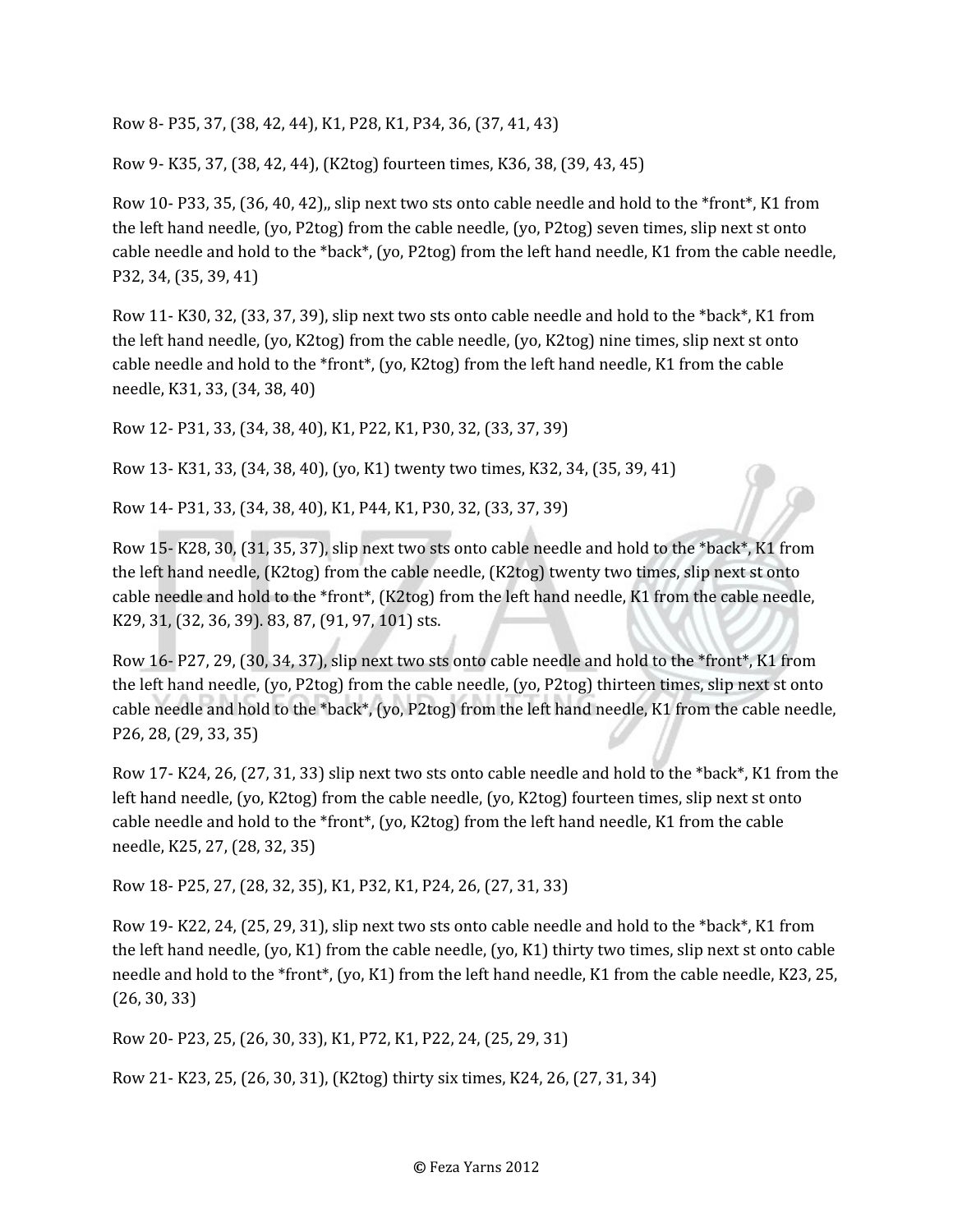Row 22- P22, 24, (25, 29, 32), slip next two sts onto cable needle and hold to the \*front\*, K1 from the left hand needle, (yo, P2tog) from the cable needle, (yo, P2tog) eighteen times, slip next st onto cable needle and hold to the \*back\*, (yo, P2tog) from the left hand needle, K1 from the cable needle, P21, 23, (24, 27, 30)

Row 23- K19, 21, (22, 25, 28) slip next two sts onto cable needle and hold to the \*back\*, K1 from the left hand needle, (yo, K2tog) from the cable needle, (yo, K2tog) twenty times, slip next st onto cable needle and hold to the \*front\*, (yo, K2tog) from the left hand needle, K1 from the cable needle, K20, 22, (23, 27, 30)

Row 24- P20, 22, (23, 27, 30), K1, P44, K1, P19, 21, (22, 25, 28)

Row 25- K17, 19, (20, 23, 26), slip next two sts onto cable needle and hold to the \*back\*, K1 from the left hand needle, (yo, K1) from the cable needle, (yo, K1) fourty four times, slip next st onto cable needle and hold to the \*front\*, (yo, K1) from the left hand needle, K1 from the cable needle, K18, 20, (21, 25, 28).

Row 26- P18, 20, (21, 25, 28), K1, P96, K1, P17, 19, (20, 23, 26)

Row 27- K18, 20, (21, 24, 27), (K2tog) 48 times, K19, 21, (22, 26, 29)

Row 28- P16, 18, (19, 23, 26), slip next two sts onto cable needle and hold to the \*front\*, K1 from the left hand needle, (yo, P2tog) from the cable needle, (yo, P2tog) twenty four times, slip next st onto cable needle and hold to the \*back\*, (yo, P2tog) from the left hand needle, K1 from the cable needle, P15, 17, (18, 21, 24)

Row 29- K13, 15, (16, 19, 22), slip next two sts onto cable needle and hold to the \*back\*, K1 from the left hand needle, (yo, K2tog) from the cable needle, (yo, K2tog) twenty six times, slip next st onto cable needle and hold to the \*front\*, (yo, K2tog) from the left hand needle, K1 from the cable needle, K14, 16, (17, 21, 24)

Row 30- Purl to the four sts \*before\* the constantly knitted st, (P2tog) twice, [ K1, purl across to the other constantly knitted st. (these stitches constitute the Lace Portion), K1], (P2tog) twice, purl to the end of the row.

Row 31- Knit to the four sts \*before\* the constantly knitted st, (K2tog) twice, *Work Striped Lace pattern over the stitches making up the Lace Portion \*starting with Row #3)*, (K2tog) twice, purl to the end of the row

Repeat Rows 30 & 31, making sure to follow the Striped Lace pattern appropriate for that row, until only 3 sts and 2 sts remain on either side of the Lace Portion. Continue to the Lace Portion and side stitches, without any decreases, for an additional two repetitions of the Striped Lace Pattern.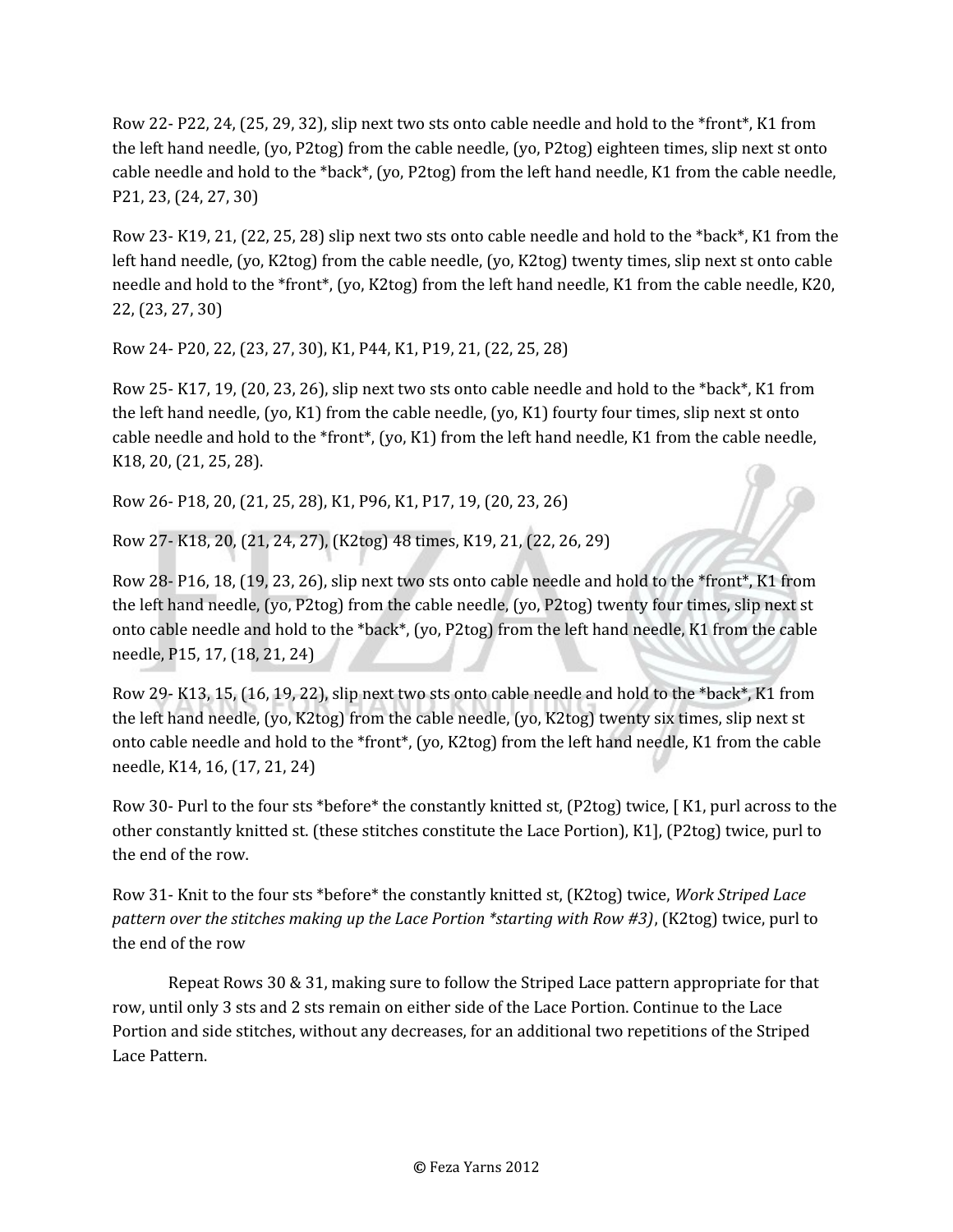Welt-

Work in Stockinette st. for approx 6 rows, ending on a WS row. Using the right hand needle, pick up the back of the first st (on the WS) from the row 6 rows below the current row and slip it onto the left hand needle. K2tog. Repeat the process across the row, knitting together one stitch from the active row with one stitch from the row 6 rows below, \*and BINDING OFF AS they are knitted together.

# **SLEEVES** *(make two)*

Using US# 8 needles, OR SIZE NEEDED TO OBTAIN GAUGE, CO 40, 40, (44, 48, 48) sts. Work in Stockinette st. until piece measures approx. 3" from the CO edge.

Increase Row: K2, M1, knit to the last two sts, M1, K2.

Continue working in Stockinette st, working an Increase Row every 7 rows, 11, 13, (13, 12, 13) times. 62, 66, (70, 72, 74) sts will now be on the needles. Continue to work in Stockinette st until piece measures desired sleeve length OR 16.5, 17, (17.5, 18, 18.5)" from CO edge.

*Armhole Shaping*

BO 2 sts at the beginning of the next two rows.

Decrease Row: K2, SSK, knit to the last four sts, K2tog, K2.

Work Decrease Row every other RS knit row 1, 0, (0, 2, 2) times. Work Decrease Row every RS knit row 26, 26, (28, 28, 30) times. Place remaining sts on stitch holder.

## **FINISHING**

Using tapestry needle, sew Front to the Back along sides. Sew Sleeves shut, pin in place and sew along the Front raglan seams. Attach the sleeves to the Back by sewing the raglan sleeve seam approx. 2" across the top of the Back welt.

Collar-

Using US 8 needles, OR SIZE NEEDED TO OBTAIN GAUGE, provisionally cast on 16, 18 (21, 22, 24) sts, then pick up all the sts on st holders from the sleeve tops and front top, provisionally CO another 16, 18 (21, 22, 24) sts. \*Make sure that the next row to be worked is a WS row. Work in Stockinette st for three rows.

Button hole-